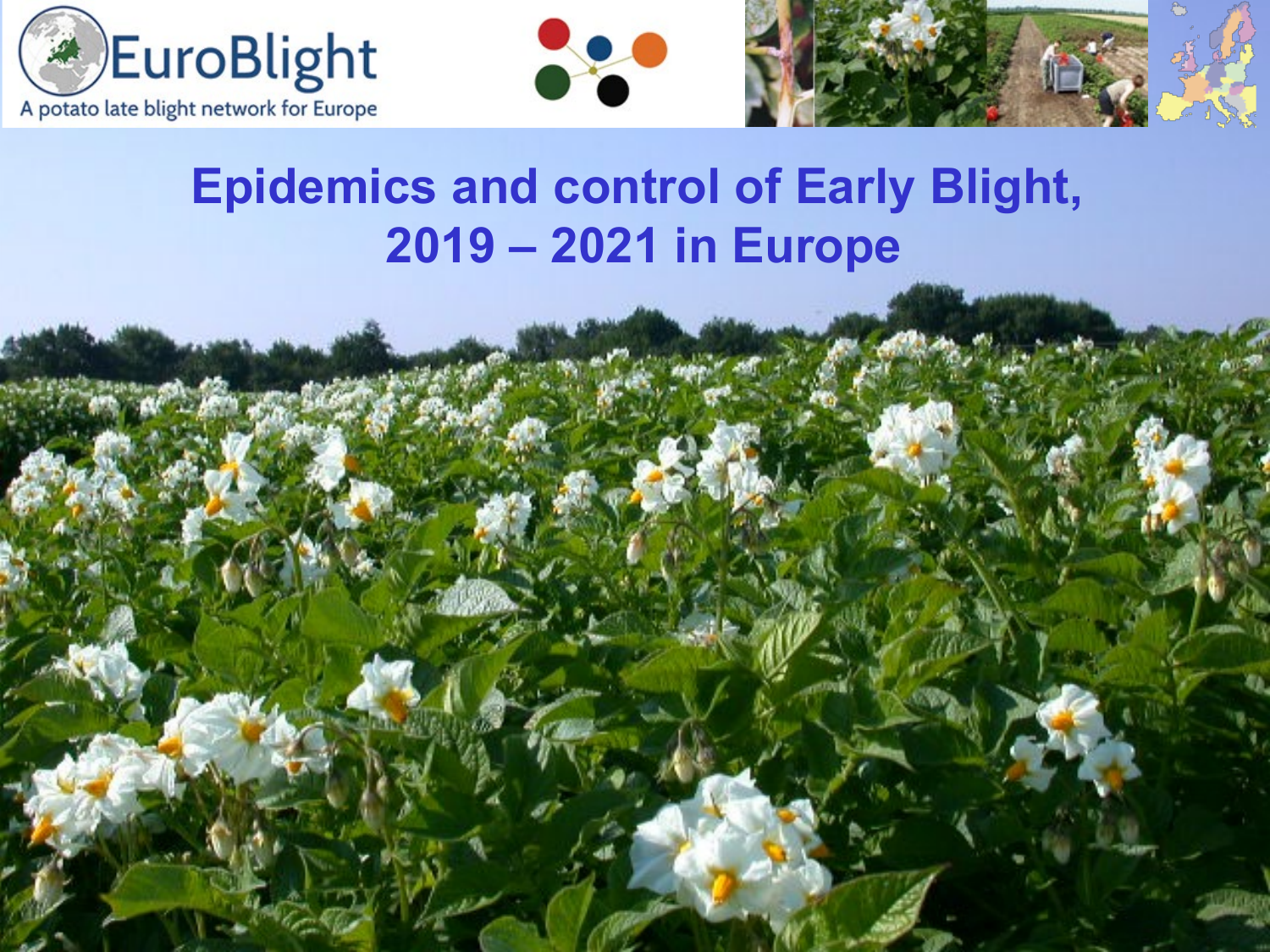# **First observation of Early Blight 2019**

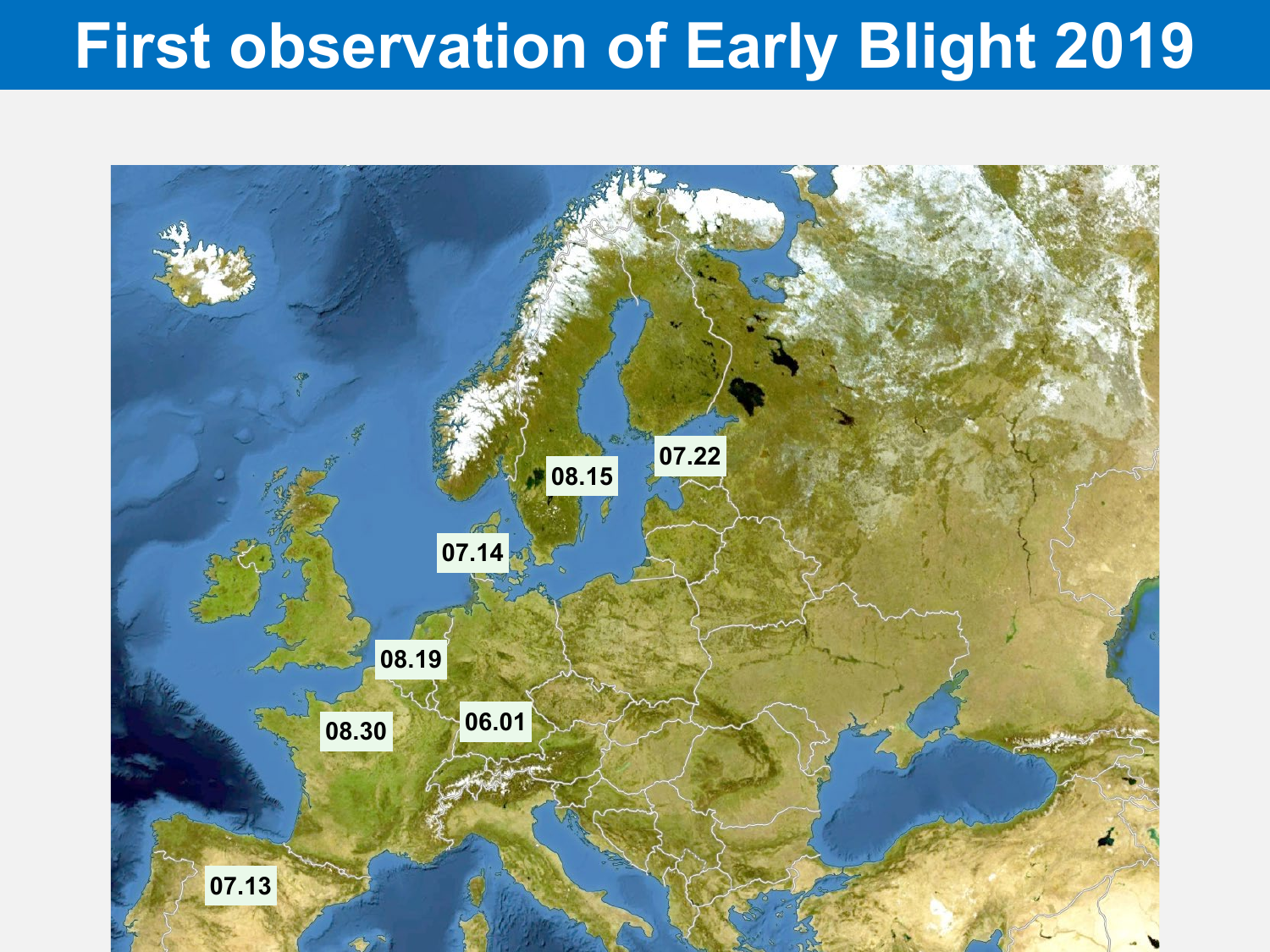## **Disease epidemic of Early Blight 2019**

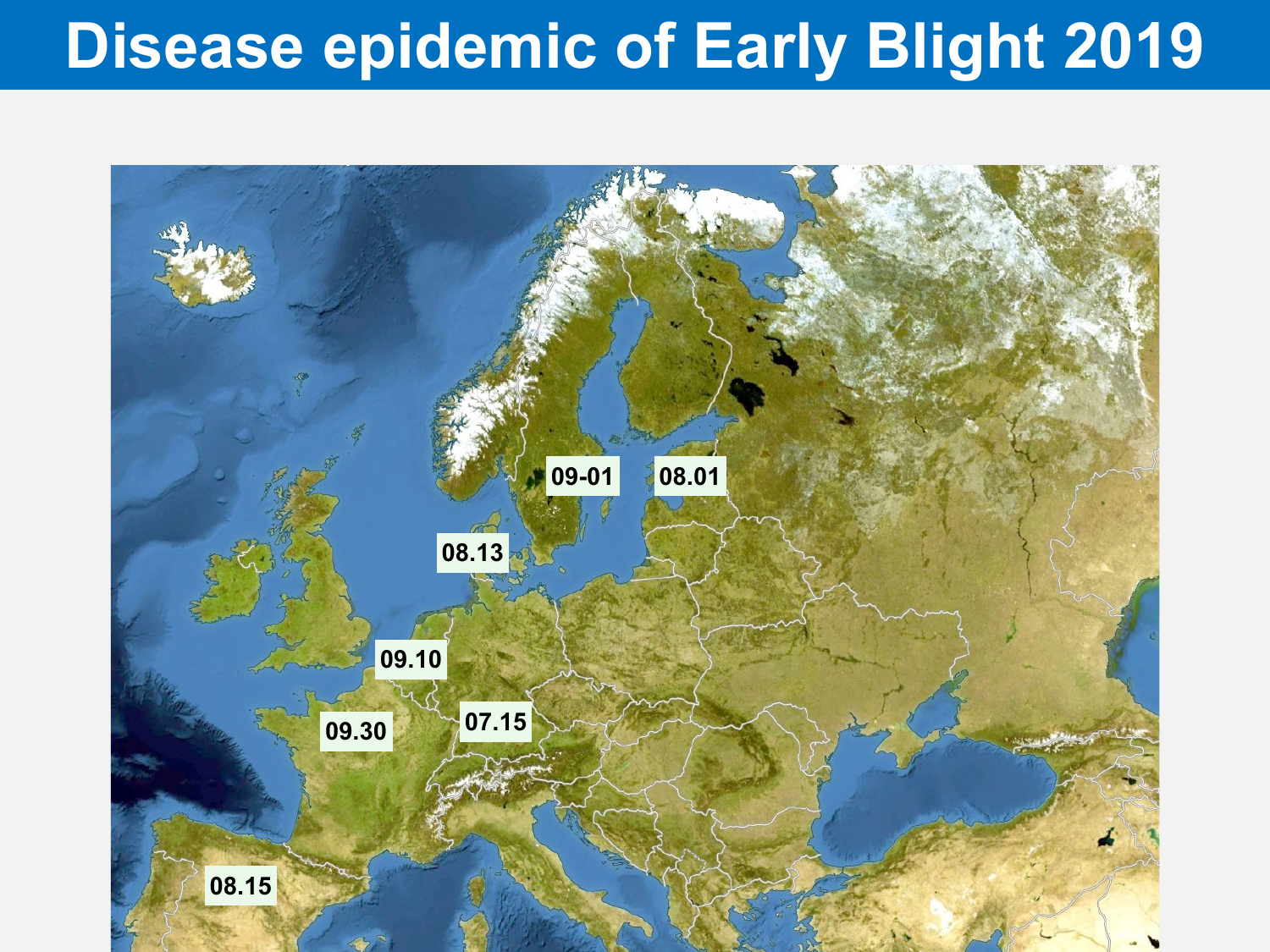# **First observation of Early Blight 2020**

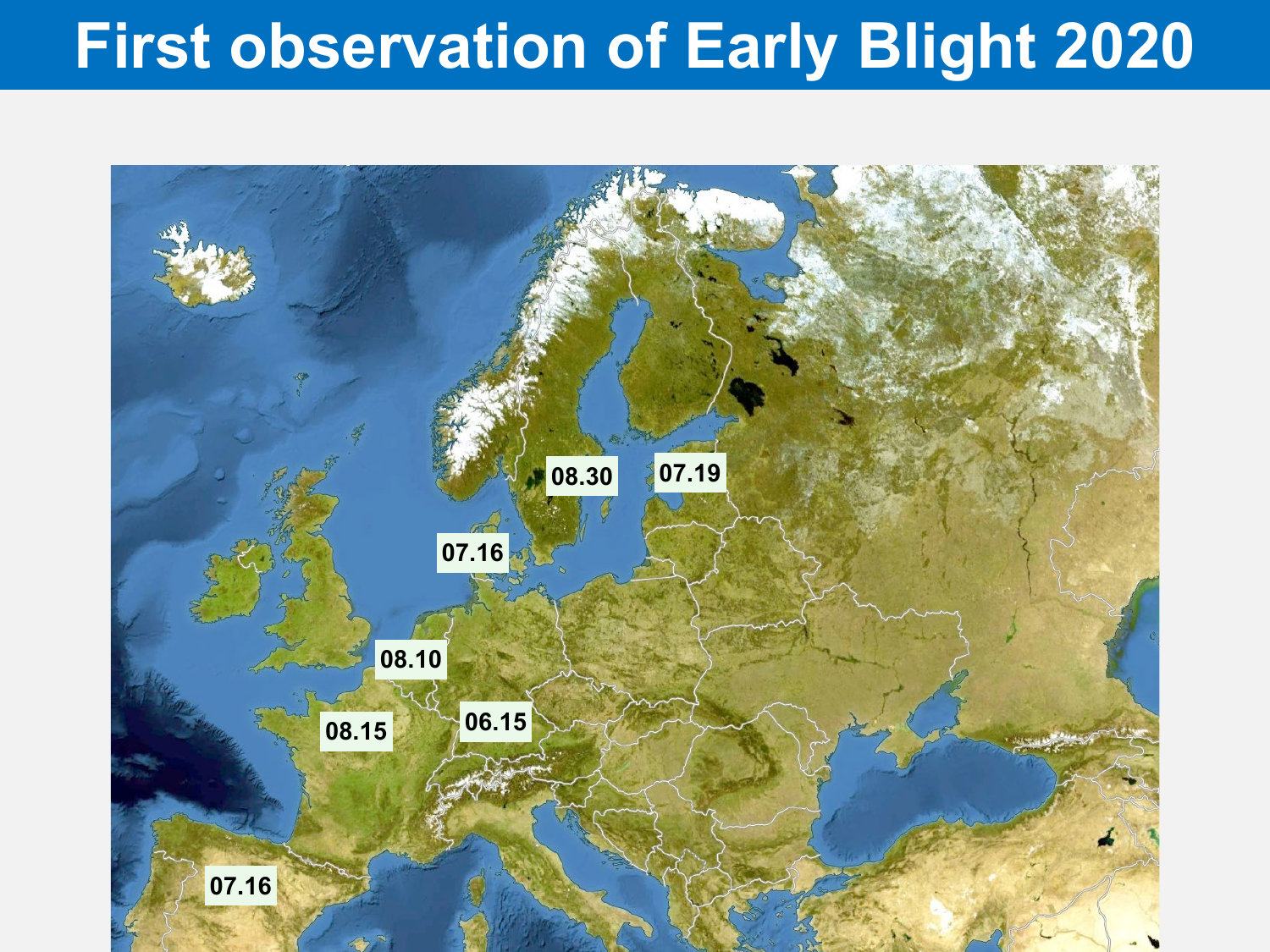## **Disease epidemic of Early Blight 2020**

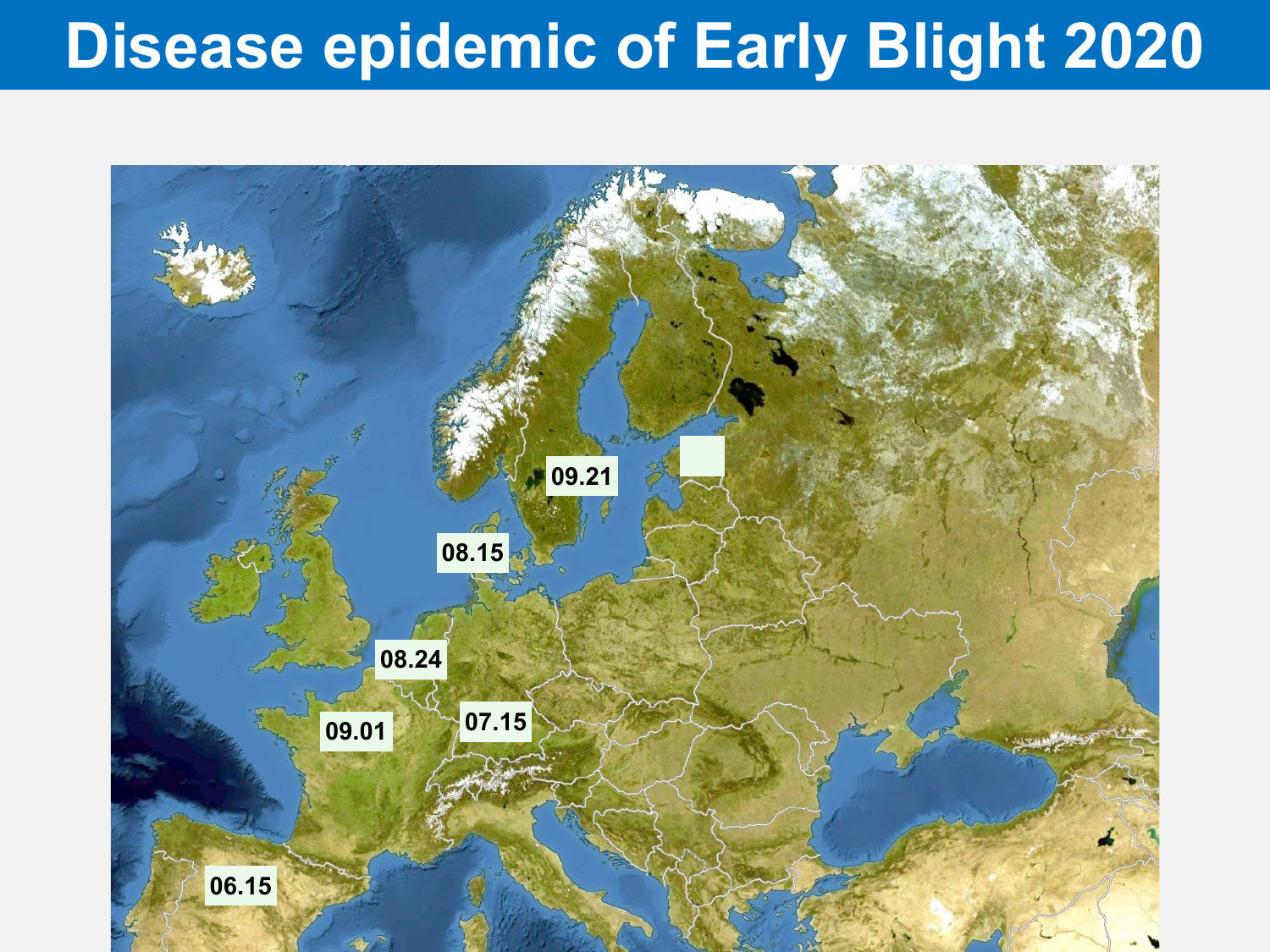# **First observation of Early Blight 2021**

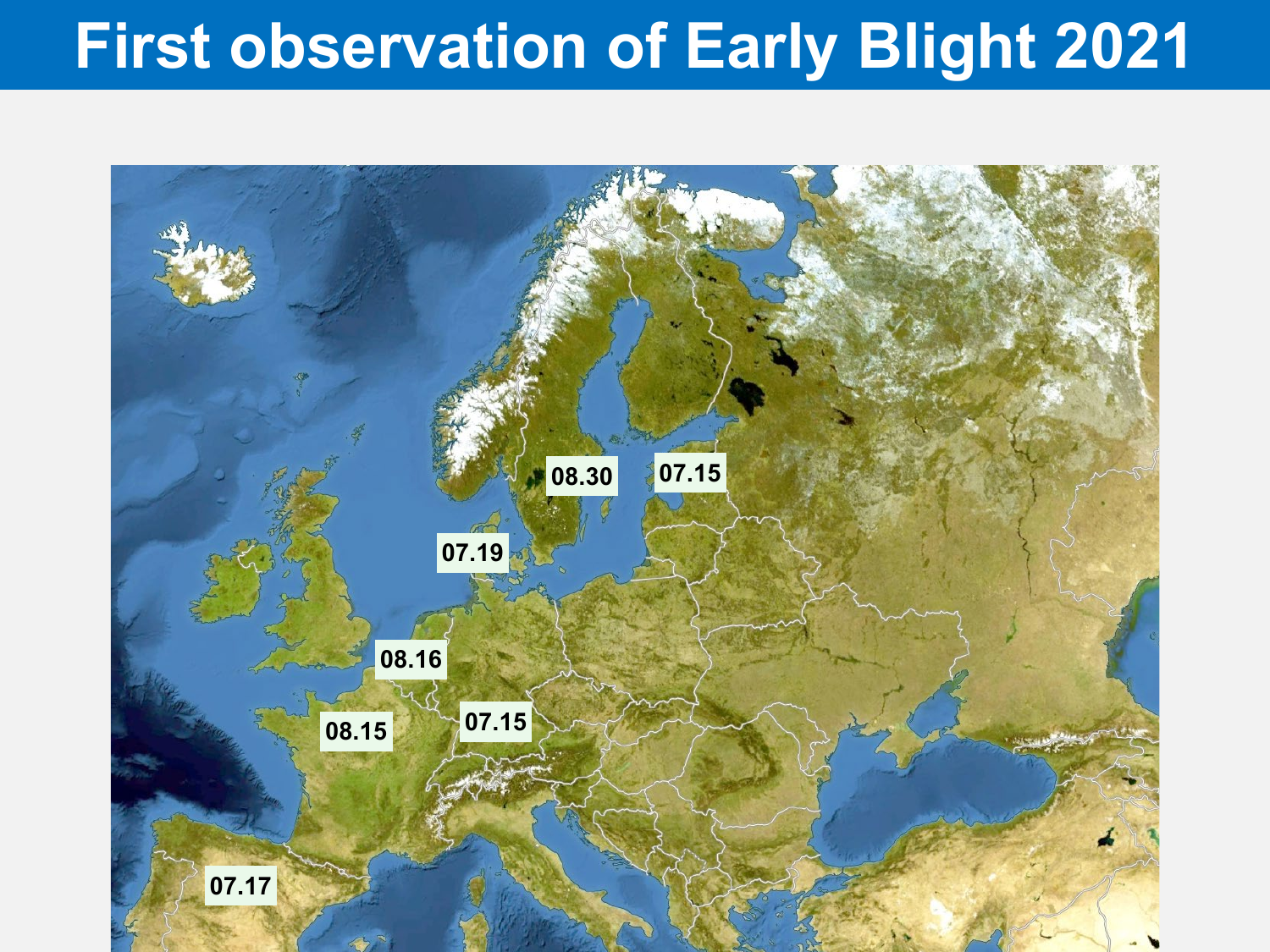## **Disease epidemic of Early Blight 2021**

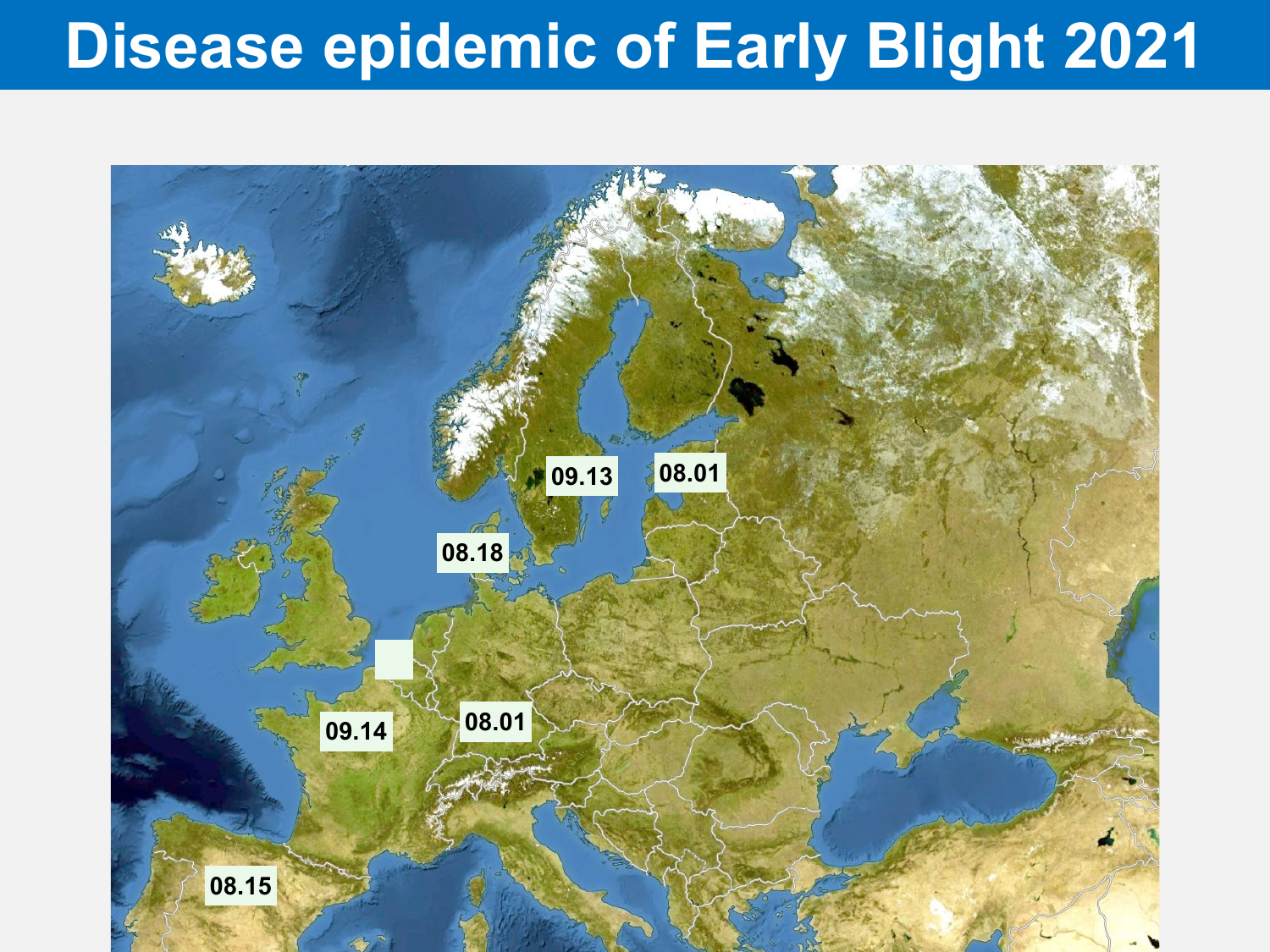## **EB specific disease severity**

|                |                          | disease severity |      |      |        |           |  |  |
|----------------|--------------------------|------------------|------|------|--------|-----------|--|--|
|                |                          | May              | June | July | August | September |  |  |
| Low $<$ 20%    | Finland                  |                  |      |      |        |           |  |  |
|                | Norway                   |                  |      |      |        |           |  |  |
| Medium 20-50%  | Sweden                   |                  |      |      |        |           |  |  |
| High >50%      | Denmark                  |                  |      |      |        |           |  |  |
|                | Estonia                  |                  |      |      |        |           |  |  |
|                | Lithuania                |                  |      |      |        |           |  |  |
| no data, no eb | Scotland                 |                  |      |      |        |           |  |  |
|                | Northern Ireland         |                  |      |      |        |           |  |  |
|                | <b>England and Wales</b> |                  |      |      |        |           |  |  |
|                | Belgium                  |                  |      |      |        |           |  |  |
|                | Netherlands              |                  |      |      |        |           |  |  |
|                | Germany                  |                  |      |      |        |           |  |  |
|                | Poland                   |                  |      |      |        |           |  |  |
|                | Switzerland              |                  |      |      |        |           |  |  |
|                | Italy                    |                  |      |      |        |           |  |  |
|                | Romania                  |                  |      |      |        |           |  |  |
|                | France                   |                  |      |      |        |           |  |  |
|                | Serbia                   |                  |      |      |        |           |  |  |
|                | Russia                   |                  |      |      |        |           |  |  |
|                | Spain                    |                  |      |      |        |           |  |  |

Ē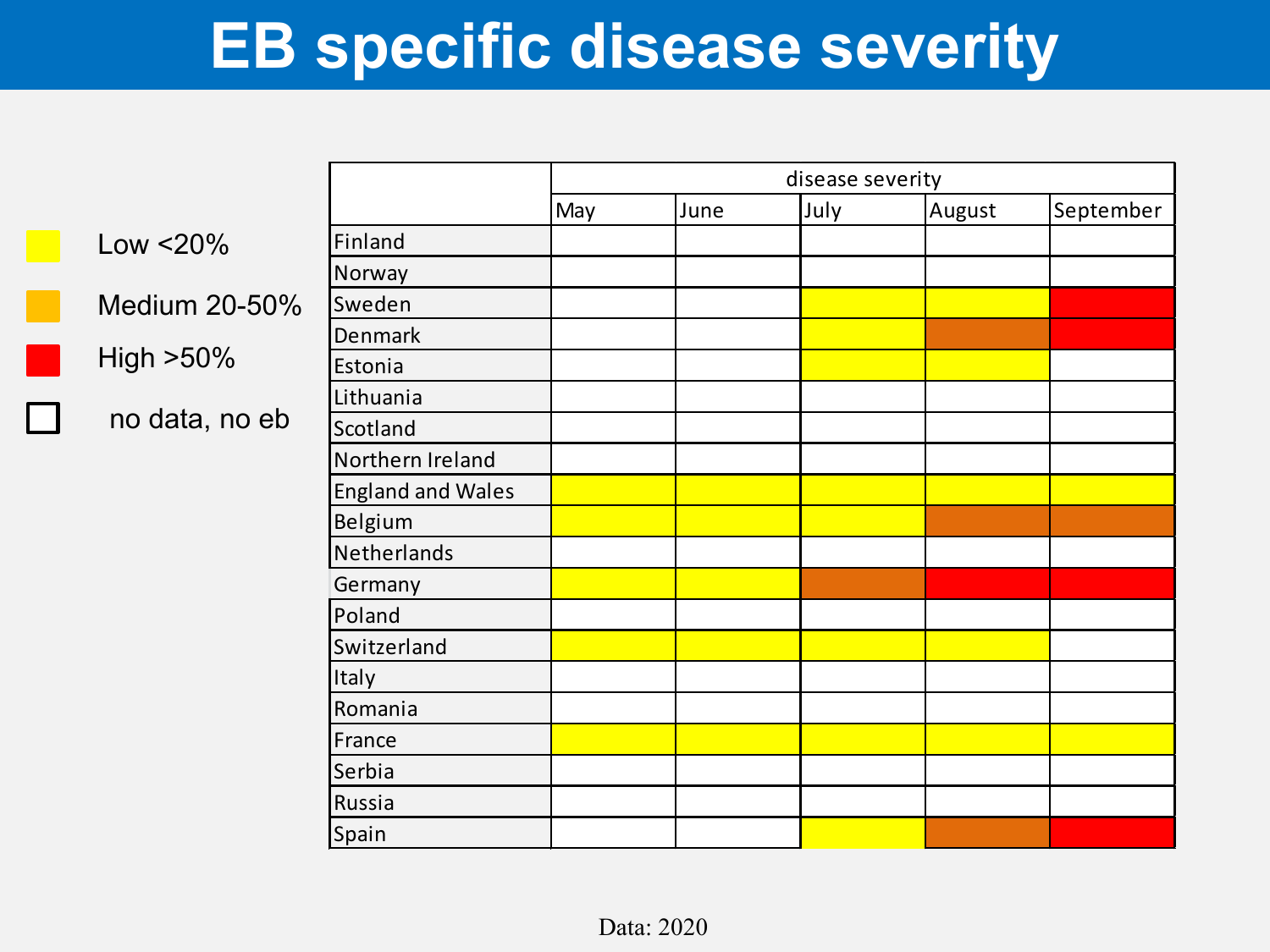## **identified Alternaria species**





|                            | A. solani               | Jun        | Jul          | <b>Aug</b>   | Sep          | A. alternata | Jun          | Jul                | <b>Aug</b>   | Sep          |                  |
|----------------------------|-------------------------|------------|--------------|--------------|--------------|--------------|--------------|--------------------|--------------|--------------|------------------|
| Finland                    |                         |            |              |              |              |              |              |                    |              |              |                  |
| Norway                     |                         |            |              |              |              |              |              |                    |              |              |                  |
| <b>Sweden</b>              | $\mathbf{V}$            |            |              | $\mathbf{V}$ | $\mathbf{V}$ | $\mathbf{V}$ |              |                    | $\mathbf{V}$ | $\sqrt{ }$   |                  |
| Denmark                    | $\sqrt{ }$              |            | $\mathbf{V}$ | $\mathbf{V}$ | $\sqrt{ }$   |              |              |                    |              |              |                  |
| <b>Estonia</b>             | $\mathbf{V}$            |            | $\mathbf{V}$ | $\sqrt{ }$   | $\sqrt{ }$   | $\mathbf{V}$ |              | $\mathbf{V}$       | $\mathbf{V}$ | $\sqrt{ }$   | $+A.$ infectoria |
| Lithuania                  |                         |            |              |              |              |              |              |                    |              |              |                  |
| Scotland                   |                         |            |              |              |              |              |              |                    |              |              |                  |
| Northern Ireland           |                         |            |              |              |              |              |              |                    |              |              |                  |
| Ireland                    |                         |            |              |              |              |              |              |                    |              |              |                  |
| <b>England &amp; Wales</b> |                         |            |              |              |              |              |              |                    |              |              |                  |
| Belgium                    | $\sqrt{ }$              |            |              | $\sqrt{ }$   | $\sqrt{ }$   |              |              |                    |              |              |                  |
| Netherlands                | $\sqrt{ }$              |            | $\sqrt{ }$   | $\mathbf{V}$ | $\sqrt{ }$   | $\mathbf{V}$ |              | $\sqrt{ }$         | $\sqrt{ }$   | $\mathbf{V}$ |                  |
| <b>Germany</b>             | $\overline{\mathsf{V}}$ |            | $\mathbf{V}$ | $\mathbf{V}$ | $\mathbf{V}$ | $\mathbf{V}$ | $\mathbf{V}$ | $\sqrt{ }$         | $\mathbf{V}$ | $\mathbf{V}$ |                  |
| Poland                     | $\sqrt{ }$              |            | $\mathbf{V}$ | $\mathbf{V}$ | $\sqrt{ }$   | $\mathbf{V}$ | $\mathbf{V}$ | $\pmb{\mathsf{V}}$ | $\sqrt{ }$   | $\mathbf{V}$ |                  |
| Switzerland                |                         |            |              |              |              |              |              |                    |              |              |                  |
| <b>Italy</b>               | $\sqrt{ }$              |            | $\sqrt{ }$   | $\mathbf{V}$ | $\mathbf{V}$ | $\mathbf{V}$ | $\mathbf{V}$ | $\mathbf{V}$       | $\sqrt{ }$   | $\mathbf{V}$ |                  |
| France                     | $\sqrt{ }$              |            | $\sqrt{ }$   | $\mathbf{V}$ |              | $\mathbf{V}$ |              |                    | $\mathbf{V}$ | $\mathbf{V}$ |                  |
| Serbia                     | $\mathbf{V}$            | $\sqrt{ }$ | $\mathbf{V}$ | $\mathbf{V}$ | $\sqrt{ }$   |              |              |                    |              |              |                  |
| <b>Russia</b>              | $\sqrt{ }$              |            | $\sqrt{ }$   | $\sqrt{ }$   | $\sqrt{ }$   | $\sqrt{ }$   |              | $\mathbf{V}$       | $\mathbf{V}$ | $\sqrt{ }$   |                  |
| <b>Spain</b>               | $\overline{\mathsf{v}}$ |            | $\sqrt{ }$   | $\sqrt{ }$   | $\sqrt{ }$   | $\mathbf{V}$ |              | $\pmb{\mathsf{V}}$ | $\sqrt{ }$   | $\mathbf{V}$ |                  |

Countries marked in yellow: data 2019-2021; other countries: data from previous years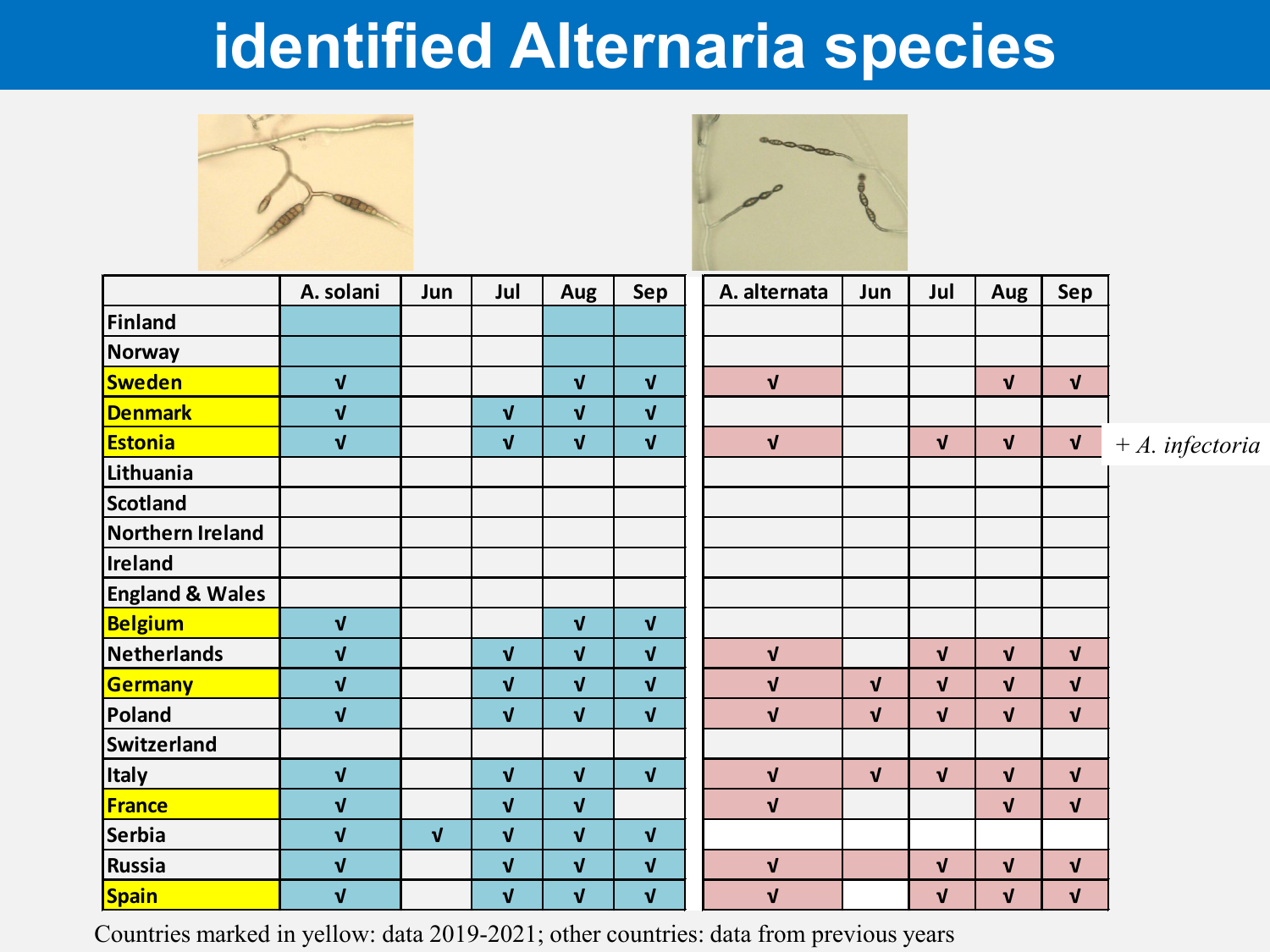## **applied fungicides to control EB**

|                            |                        |                    |                    | boscalid +         |                    |                                | fluxapyroxad + | mandipropamid +    |
|----------------------------|------------------------|--------------------|--------------------|--------------------|--------------------|--------------------------------|----------------|--------------------|
|                            | no specific EB control | mancozeb           | azoxystrobin       | pyraclostrobin     |                    | difenoconazole prothioconazole | difenoconazole | difenoconazole     |
| Finland                    |                        |                    |                    |                    |                    |                                |                |                    |
| Norway                     |                        |                    |                    |                    |                    |                                |                |                    |
| Sweden                     |                        |                    |                    |                    | V                  | $\mathbf{v}$                   |                |                    |
| Denmark                    |                        |                    |                    |                    | $\pmb{\mathsf{V}}$ | $\mathbf{v}$                   |                |                    |
| Estonia                    |                        | $\pmb{\mathsf{V}}$ |                    |                    |                    |                                |                |                    |
| Lithuania                  |                        |                    |                    |                    |                    |                                |                |                    |
| Scotland                   |                        |                    |                    |                    |                    |                                |                |                    |
| Northern Ireland           |                        |                    |                    |                    |                    |                                |                |                    |
| Ireland                    |                        |                    |                    |                    |                    |                                |                |                    |
| <b>England &amp; Wales</b> |                        | $\pmb{\mathsf{V}}$ | $\pmb{\mathsf{v}}$ | $\pmb{\mathsf{v}}$ | $\mathbf v$        |                                |                |                    |
| Belgium                    |                        |                    |                    |                    | $\pmb{\mathsf{V}}$ |                                |                |                    |
| Netherlands                |                        |                    |                    |                    |                    |                                |                |                    |
| Germany                    |                        | $\mathbf v$        | $\mathbf v$        | $\mathbf v$        | $\mathbf v$        | $\mathbf{v}$                   | (v)            | $\pmb{\mathsf{v}}$ |
| Poland                     |                        |                    |                    |                    |                    |                                |                |                    |
| Switzerland                |                        | $\mathbf v$        |                    | $\pmb{\mathsf{V}}$ |                    |                                | $\mathbf v$    |                    |
| Italy                      |                        |                    |                    |                    |                    |                                |                |                    |
| France                     |                        | $\mathbf{v}$       | $\mathbf v$        | $\mathbf v$        | $\mathbf{v}$       |                                |                |                    |
| Serbia                     |                        |                    |                    |                    |                    |                                |                |                    |
| Russia                     |                        |                    |                    |                    |                    |                                |                |                    |
| <b>Spain</b>               |                        | $\mathbf v$        | $\mathbf v$        |                    | $\mathbf v$        |                                |                |                    |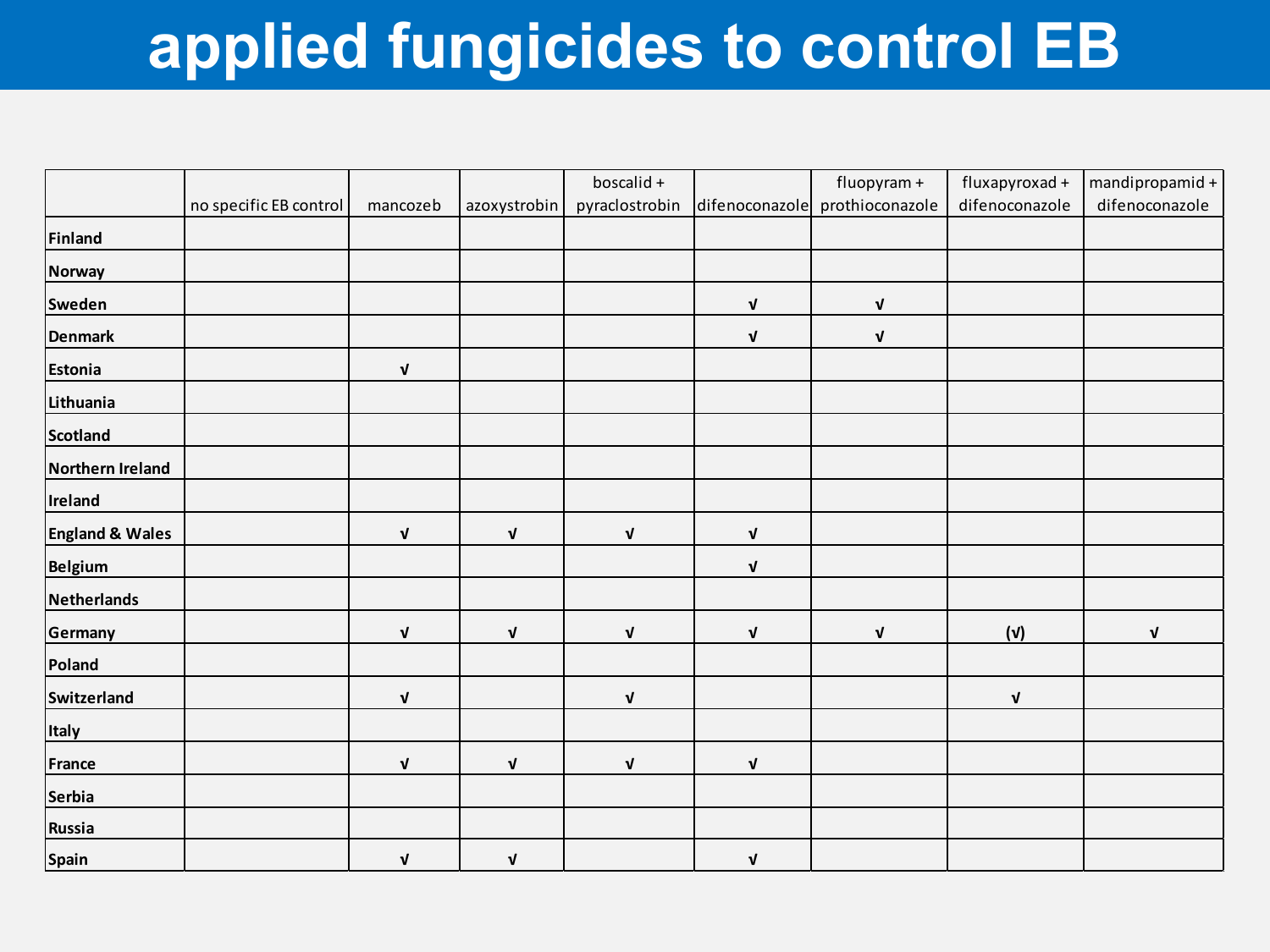#### **occurence of F129L mutants**

**F129L C** Data: 2021 and previous years

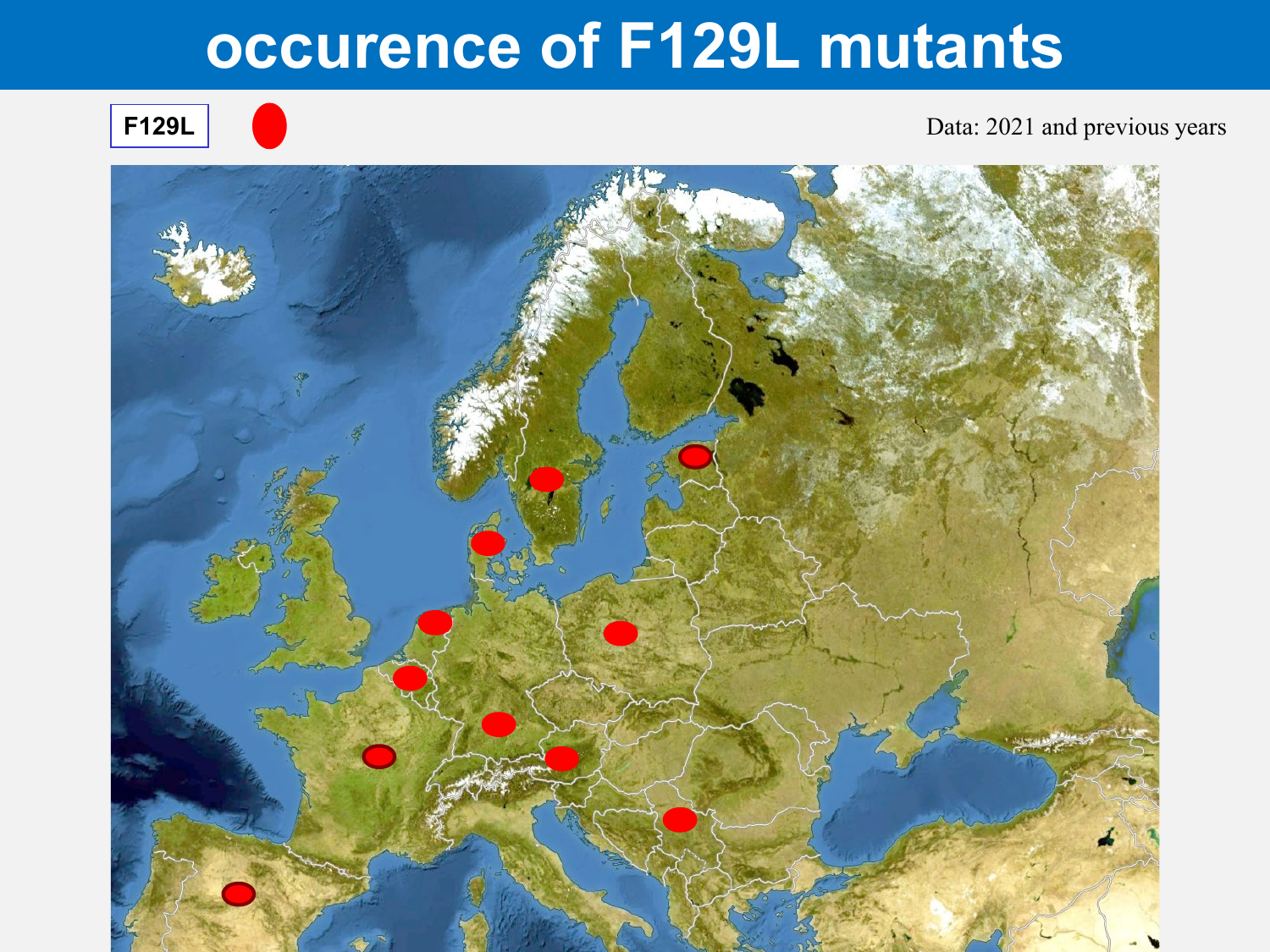#### **occurence of SDHI mutants**

**SDHI** Data: 2021 and previous years

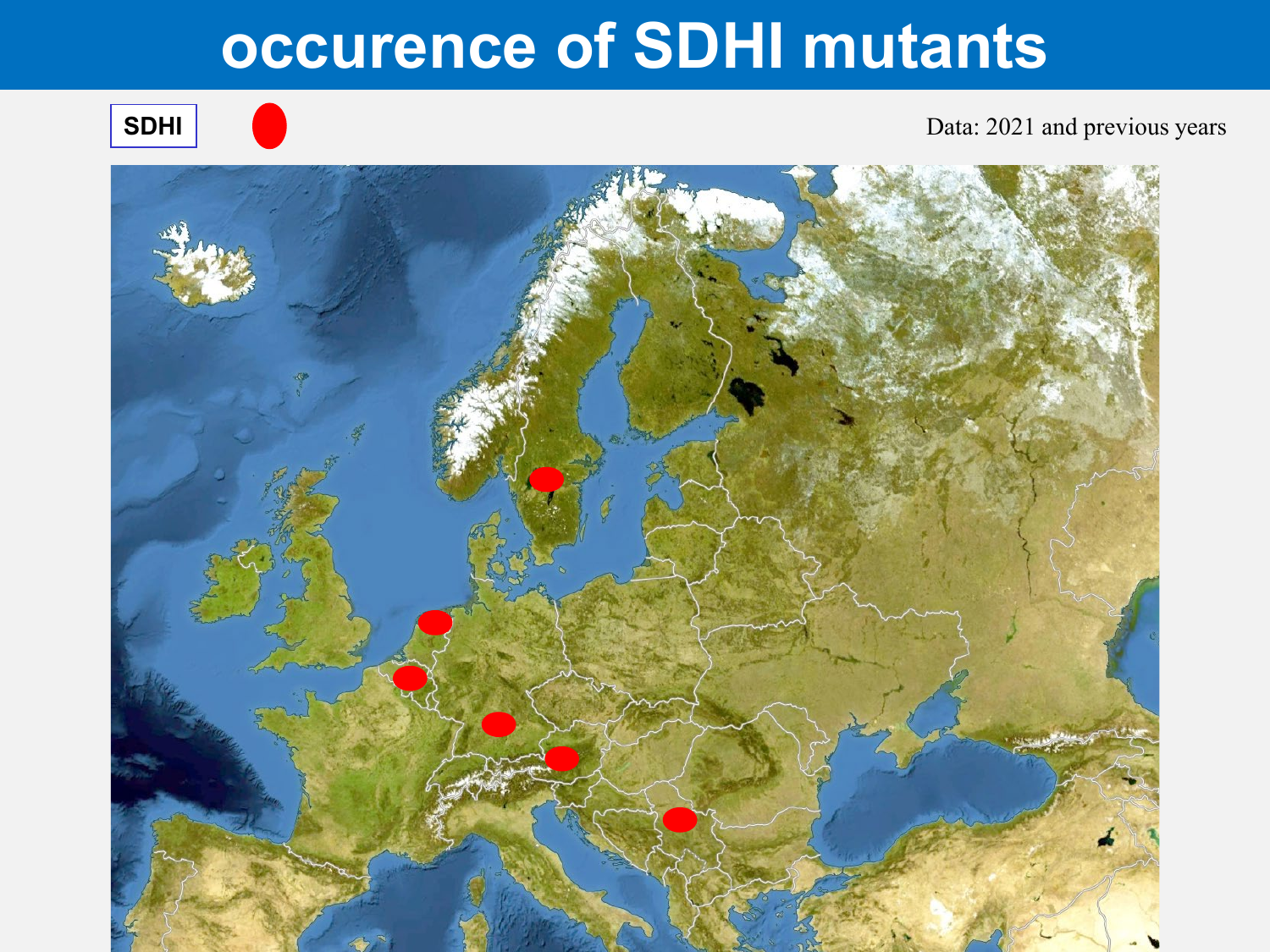#### **use of DSS models to control EB**

![](_page_12_Picture_1.jpeg)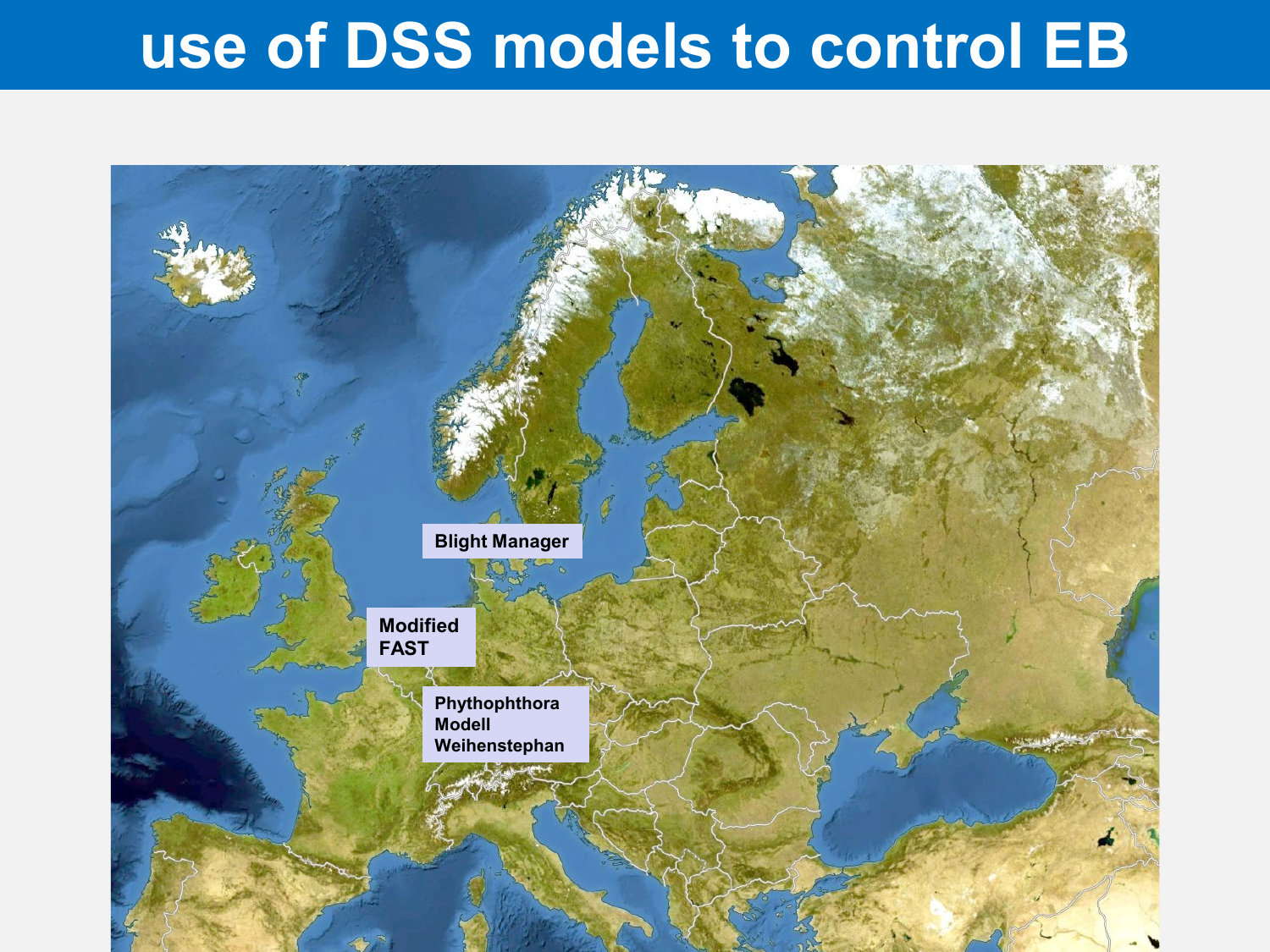#### **observed EB tuber infections**

![](_page_13_Picture_1.jpeg)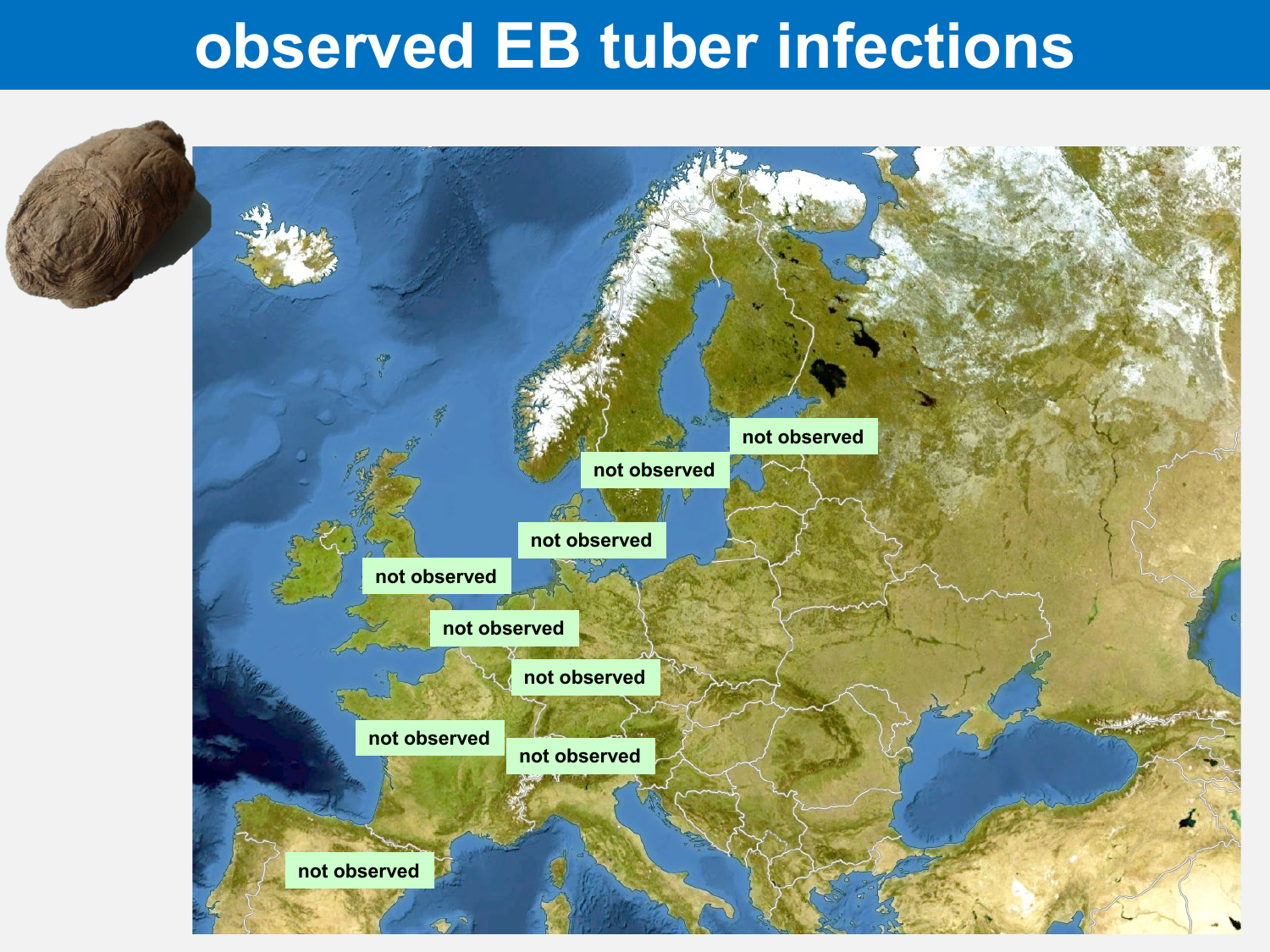#### **Yield loss due to EB**

![](_page_14_Picture_1.jpeg)